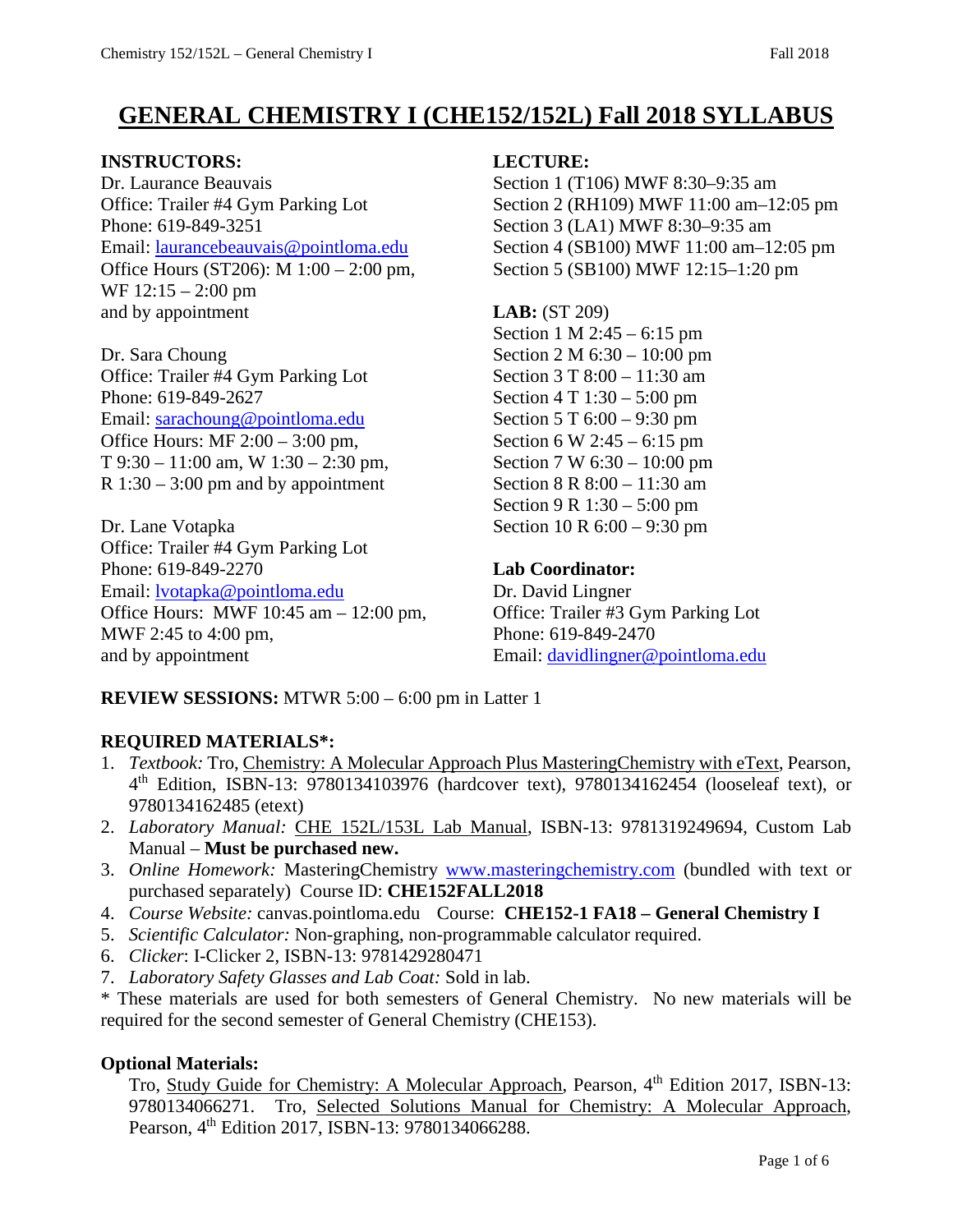### **COURSE DESCRIPTION:**

CHE152 (4 units): Study of the basic principles of modern chemistry. Emphasis on atomic and molecular structure, chemical bonding, gas laws, states of matter, and solutions. Course includes one three and one-half-hour laboratory each week. Prerequisite(s): Satisfactory high school background or CHE 103 or PSC 111. Corequisite(s): CHE 152L

CHE152L (1 unit): An inquiry-based laboratory that is a co-requisite for CHE 152. Letter graded. Corequisite(s): CHE 152

#### **LEARNING OUTCOMES:**

An understanding of chemistry is a necessary part of an education in the basic and applied sciences, engineering, and medical professions. It also provides insight and increased comprehension regarding current events and proposed policies.

Specifically, upon completion of this course, students will be able to:

- Demonstrate a foundational knowledge of the general principles of chemistry including atomic and molecular structure, chemical bonding, states of matter, and behavior solutions.
- Solve problems related to unit conversions, stoichiometry, energy calculations, and gas laws.
- Perform basic chemical laboratory techniques related to the topics listed above.

General Education Learning Outcomes: GELO 1e will be assessed directly using problems on the final exam that are quantitative in nature.

#### **EVALUATION:**

The activities described below will contribute to your overall course grade according to the following:

| Hour Examinations (4)           | 50\% |
|---------------------------------|------|
| Homework (online $&$ other)     | 15%  |
| Quizzes and In-Class Activities | 15%  |
| <b>Final Examination</b>        | 20%  |

Letter grades will be assigned at the end of the course based on your percentage of total possible points, according to the following APPROXIMATE scale:

| A    | $90 - 100\%$ |
|------|--------------|
| B    | $80 - 89\%$  |
| C    | $70 - 79\%$  |
| D    | $60 - 69\%$  |
| NC/F | $< 60\%$     |

(+) and (–) grades will be assigned within each bracket. (There is no A+ grade.)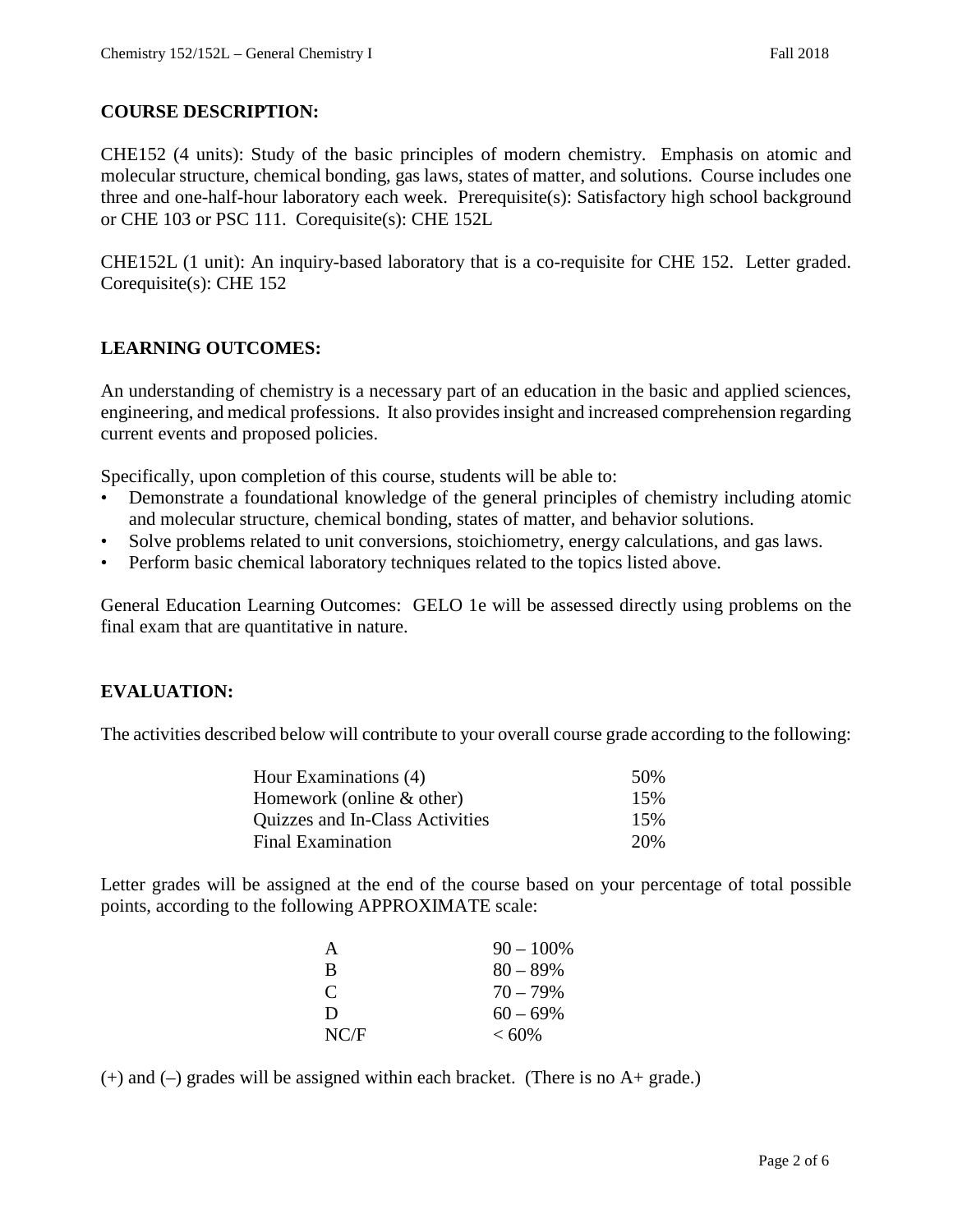#### **Strategies for success in CHE152**

- 1. It is crucial that you primarily understand as well as memorize course material. You will be expected to synthesize your knowledge on homework, quizzes, and exams. Focus on recognizing patterns and learn to apply the problem solving strategies that are introduced in the book and lecture.
- 2. Working problems is the key to success. Work the practice problems in the book as you read the material and start homework sets early so that you can take advantage of office hours and review sessions.
- 3. Come prepared to class. The time you invest in reading the assigned sections and answering prelecture problems will be repaid in full when it comes time to study for exams.
- 4. Get help if you don't understand something. The instructors are here for you!

#### *Advice from recent General Chemistry students*

- Read the sections assigned for each lecture beforehand. Even if you don't understand what you are reading, it will make so much sense when the instructor explains it. Doing this keeps you on top of this class and makes quizzes and tests much easier to study for.
- I advise them to start mastering chemistry assignments as soon as they are assigned. They should take advantage of office hours, too.
- Go to office hours if you don't understand something! Read the textbook it actually helps so much to go over those examples and do them yourself. When studying for the exams, redo examples from class handouts.
- Dedicate a certain amount of time each day to reviewing in class material and go to his office hours if you are confused about anything at all.
- Pay attention and show up to class! Also read and take notes on the sections that will be covered in lecture. If you're struggling in the class or just not understanding even one thing, go to the tutoring center or office hours and really get it down.
- Stay on top from the beginning. Work on test taking strategy. Study. Exams are everything.
- Pay attention in lab, as long as you do well in lab you should be fine.
- Study hard and prioritize your time. Also, make a good relationship with the professor.
- Apply yourself and work hard. You as an individual determine your success in general chemistry.
- Take the class seriously from the very beginning. Review notes directly after class.

#### **ADMINISTRATION:**

- 1. Attendance: You are responsible for all the material covered during class. Regular and punctual attendance at all classes is considered essential to optimum academic achievement. If the student is absent from more than 10 percent of class meetings, the faculty member can file a written report which may result in deenrollment. If the absences exceed 20 percent, the student may be de-enrolled without notice until the university drop date or, after that date, receive the appropriate grade for their work and participation. See [Class Attendance](https://catalog.pointloma.edu/content.php?catoid=35&navoid=2136#Class_Attendance) in the Undergraduate Academic Catalog. A lab absence will result in a zero on that lab report and lab quiz.
- 2. The use of portable electronic devices (phones, laptops, iPods, etc.) not related to the course is not permitted in the classroom or lab.
- 3. Online Homework: Homework will be assigned regularly through MasteringChemistry [\(www.masteringchemistry.com](http://www.masteringchemistry.com/) course ID: CHE152FALL2018). Successful completion of the homework is essential in mastering the course material. Late assignments will not be accepted.
- 4. In-Class Activities: In-Class activities will be assigned and collected periodically during the semester. Inclass activities cannot be made up; however, the lowest in-class activity score will be discarded when final grades are computed.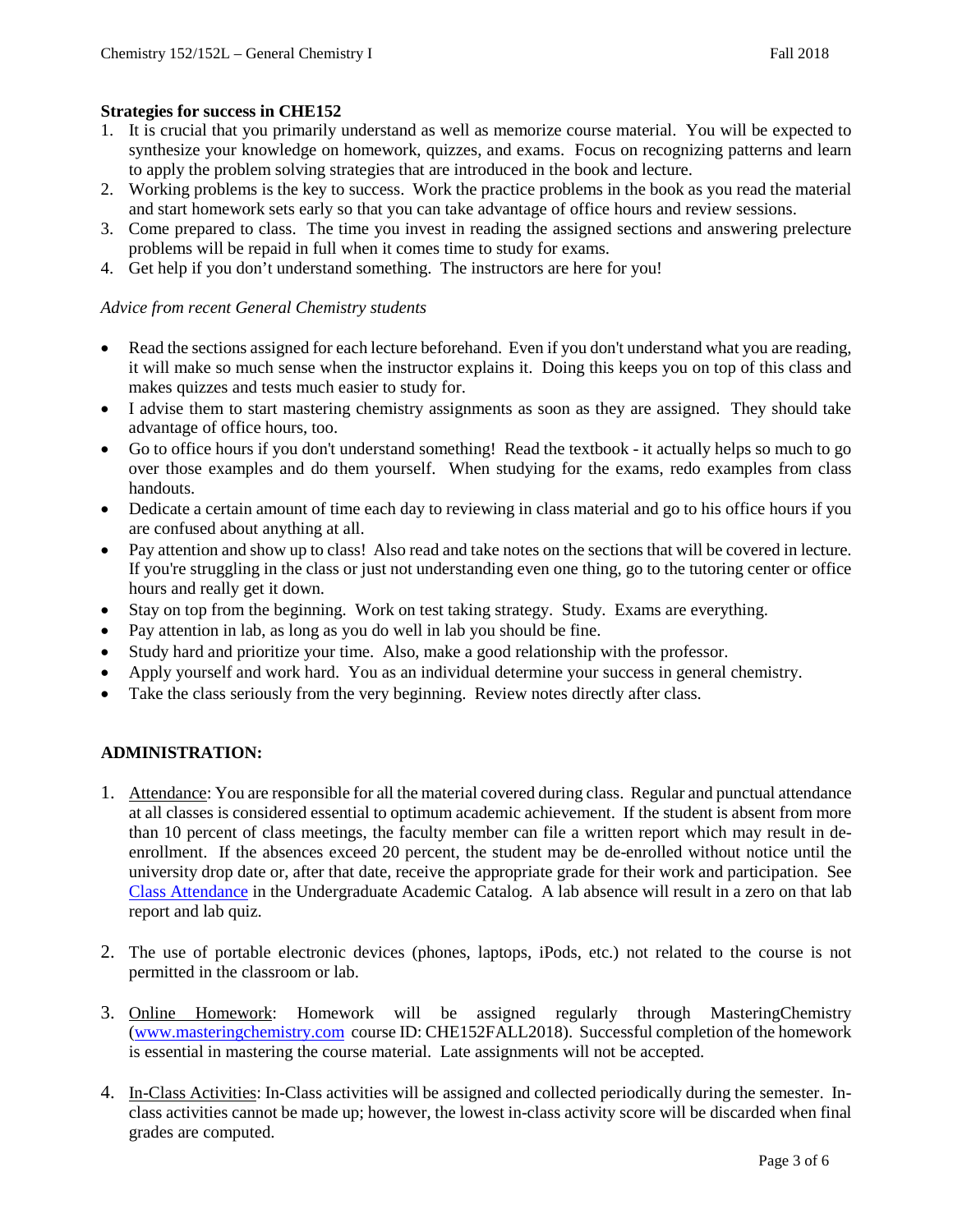- 5. Exams and Quizzes: Four exams and a comprehensive final will be given during the semester. Make-up exams will be arranged only if the instructor is contacted prior to the scheduled exam time and then only if you present an institutionally valid excuse. Unannounced quizzes will be given periodically throughout the semester. Quizzes cannot be made up; however, the lowest quiz score will be discarded when final grades are computed. *Only non-graphing and non-programmable calculators may be used for exams and quizzes.*
- 6. Canvas: Canvas (canvas.pointloma.edu) is used as a repository for course material such as lecture notes, slides, and miscellaneous items. Announcements will be sent out via Canvas. It is your responsibility to check Canvas regularly and to confirm that your correct email address is in the system. Grades will be posted periodically to Canvas.
- 7. Laboratories: Laboratory sections will meet on a weekly basis. Attendance is mandatory at all laboratory sessions. If you must miss a lab for a valid reason, you should make prior arrangements with the lab coordinator, no later than the week prior to the lab you will miss, to ascertain if you can attend another lab section. No other shifts in lab schedules will be permitted. There will be no opportunity to make up missed labs. Furthermore, you are responsible for all the material covered in the lab even if you did not attend. Some experiments will be done individually, while others are best worked in pairs. Your lab instructor will specify when you work in pairs. In either case, individual lab reports will be submitted at the end of each period. A quiz, given at the beginning of each lab period, is designed to test individual understanding of the current and previous experiments. The following activities will contribute to your overall lab grade: 75% reports, 25% quizzes. Letter grades will be assigned at the end of the semester based on your percentage of total possible points, according to the following APPROXIMATE scale: A 90 – 100%, B 80  $-89\%$ , C 70 – 79%, D 60 – 69%, NC/F < 60%. Lab safety, participation, and post-lab cleanup will be monitored and may affect student's grade in borderline situations.

#### **OTHER MATTERS:**

Academic Accommodations Policy: If you have a diagnosed disability, please contact PLNU's Disability Resource Center (DRC) within the first two weeks of class to demonstrate need and to register for accommodation by phone at 619-849-2486 or by e-mail at [DRC@pointloma.edu.](mailto:DRC@pointloma.edu) See Disability Resource [Center](http://www.pointloma.edu/experience/offices/administrative-offices/academic-advising-office/disability-resource-center) for additional information.

Academic Honesty Policy: Students should demonstrate academic honesty by doing original work and by giving appropriate credit to the ideas of others. Academic dishonesty is the act of presenting information, ideas, and/or concepts as one's own when in reality they are the results of another person's creativity and effort. A faculty member who believes a situation involving academic dishonesty has been detected may assign a failing grade for that assignment or examination, or, depending on the seriousness of the offense, for the course. Faculty should follow and students may appeal using the procedure in the university Catalog. See Academic [Policies](https://catalog.pointloma.edu/content.php?catoid=35&navoid=2136) for definitions of kinds of academic dishonesty and for further policy information.

Final Examination Policy: Successful completion of this class requires taking the final examination **on its**  scheduled day. See the 2018-2019 [final examination schedule.](https://drive.google.com/file/d/19qmj9RId5_4NaJOjmmIguVPiWomWNYOS/view) No requests for early examinations or alternative days will be approved.

PLNU Copyright Policy: Point Loma Nazarene University, as a non-profit educational institution, is entitled by law to use materials protected by the US Copyright Act for classroom education. Any use of those materials outside the class may violate the law.

PLNU Mission: Point Loma Nazarene University exists to provide higher education in a vital Christian community where minds are engaged and challenged, character is modeled and formed, and service becomes an expression of faith. Being of Wesleyan heritage, we aspire to be a learning community where grace is foundational, truth is pursued, and holiness is a way of life.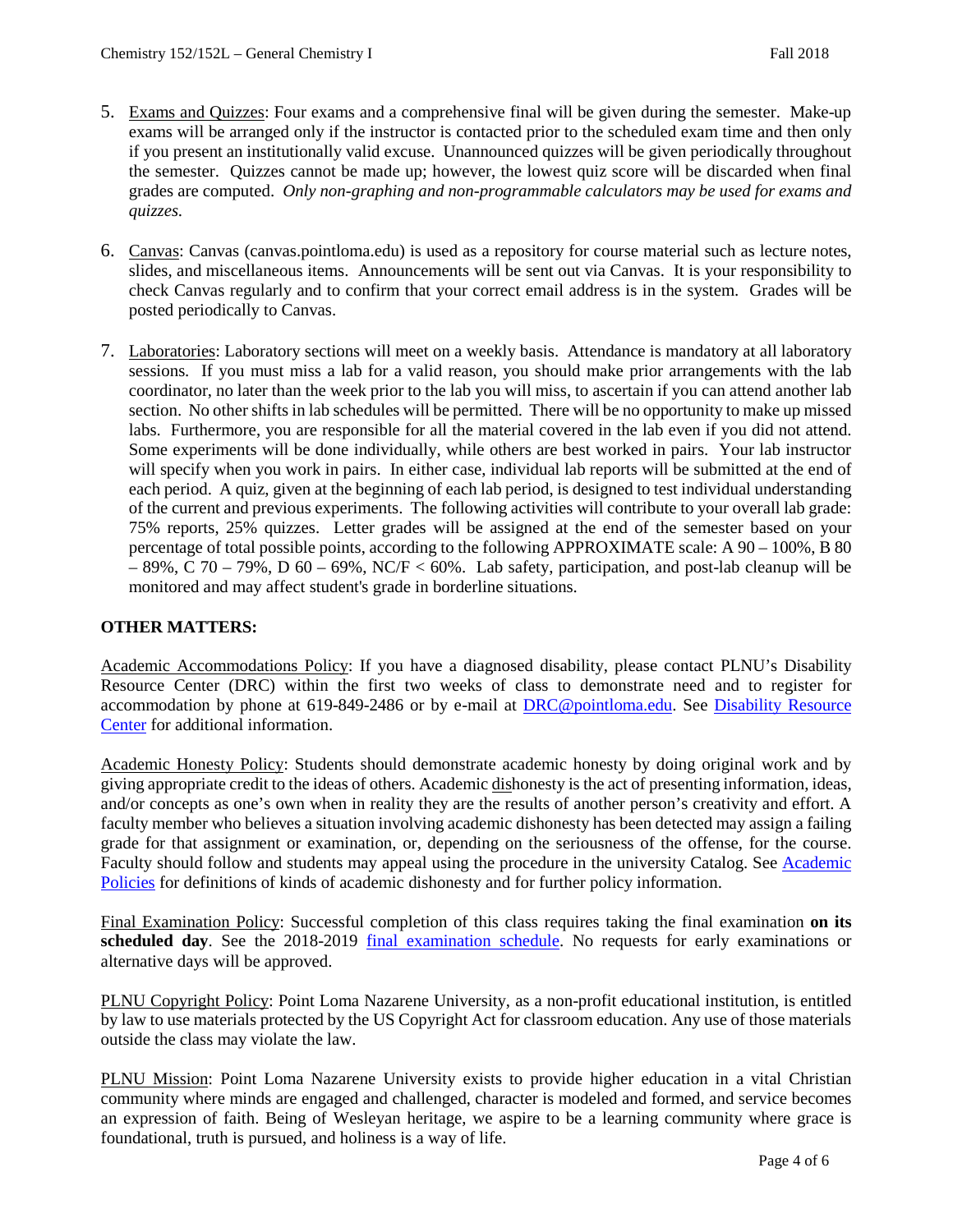## **CHEMISTRY 152/152L CLASS AND LAB SCHEDULE**

| <b>DATE</b> | <b>LECTURE TOPICS</b>                                                                               | <b>READING</b><br><b>ASSIGNMENT</b> | <b>LABORATORY</b>                                    |
|-------------|-----------------------------------------------------------------------------------------------------|-------------------------------------|------------------------------------------------------|
| 8/28(T)     | Introduction, Atoms, Molecules, Scientific Approach                                                 | $1.1 - 1.2$                         |                                                      |
| $8/29$ (W)  | Classification of Matter, Physical/Chemical Changes<br>and Properties, Energy                       | $1.3 - 1.5$                         | No Lab                                               |
| $8/31$ (F)  | Units/Reliability of Measurements and<br>Solving<br><b>Chemical Problems</b>                        | $1.6 - 1.8$                         |                                                      |
| $9/3$ (M)   | Labor Day - No Class                                                                                |                                     | Check-in                                             |
| $9/5$ (W)   | Atoms, Modern Atomic Theory and Laws, Electrons,<br>Atomic Structure and Subatomic Particles        | $2.1 - 2.6$                         | Scientific                                           |
| $9/7$ (F)   | Periodic Law, Periodic Table, Atomic Mass and Molar<br>Mass                                         | $2.7 - 2.9$                         | Measurements $(p. 23)$                               |
| $9/10$ (M)  | Chemical Bonds, Chemical Formulas, Molecular<br>Models, Elements and Compounds                      | $3.1 - 3.4$                         | Determination of a<br>Chemical Formula: The          |
| $9/12$ (W)  | Ionic Compounds, Molecular Compounds, Formula<br>and Molar Mass of Compounds                        | $3.5 - 3.8$                         | Reaction of Iodine with<br>Zinc $(p. 41)$            |
| $9/14$ (F)  | Composition of Compounds, Determining Chemical<br>Formulas and Writing/Balancing Chemical Equations | $3.9 - 3.11$                        | <b>AND</b><br>Nomenclature<br>Worksheet              |
| $9/17$ (M)  | Reaction<br>Stoichiometry,<br>Limiting<br>Reactant,<br>Theoretical and Percent Yield                | $4.1 - 4.3$                         | A Cycle of Copper<br>Reactions $(p. 49)$             |
| $9/19$ (W)  | <b>EXAM #1 (day 10)</b>                                                                             | Chapters $1 - 3$                    |                                                      |
| $9/21$ (F)  | Solution Concentration and Stoichiometry, Aqueous<br>Solutions and Solubility                       | $4.4 - 4.5$                         |                                                      |
| $9/24$ (M)  | Precipitation Reactions and Representing Aqueous<br>Reactions                                       | $4.6 - 4.7$                         | Volumetric Titration of<br>Acids and Bases $(p. 61)$ |
| $9/26$ (W)  | Acid-Base and Gas Evolution Reactions                                                               | 4.8                                 |                                                      |
| $9/28$ (F)  | <b>Oxidation–Reduction Reactions</b>                                                                | 4.9                                 |                                                      |
| $10/1$ (M)  | Pressure and Gas Laws                                                                               | $5.1 - 5.5$                         | Determining R Using a<br><b>Metal-HCl Reaction</b>   |
| $10/3$ (W)  | Gas Mixtures and Gas Stoichiometry                                                                  | $5.6 - 5.7$                         | (p. 69)<br><b>AND</b>                                |
| $10/5$ (F)  | Kinetic Molecular Theory, Diffusion, Effusion, and<br><b>Real Gases</b>                             | $5.8 - 5.10$                        | Oxidation-Reduction<br>Worksheet                     |
| $10/8$ (M)  | Energy Definitions, Internal Energy, Heat and Work                                                  | $6.1 - 6.3$                         |                                                      |
| $10/10$ (W) | <b>EXAM #2 (day 19)</b>                                                                             | Chapters $4-5$                      | The Molar Volume of<br>Dioxygen and Other            |
| $10/12$ (F) | Heat and Work, Calorimetry                                                                          | $6.4 - 6.5$                         | Gases $(p. 77)$                                      |
| $10/15$ (M) | <b>Enthalpy and Calorimetry</b>                                                                     | $6.6 - 6.7$                         | Enthalpy Changes in                                  |
| $10/17$ (W) | <b>Enthalpy of Reaction</b>                                                                         | $6.8 - 6.10$                        | <b>Chemical Reactions:</b><br>Hess's Law $(p. 87)$   |
| $10/19$ (F) | Fall Break - No Class                                                                               |                                     |                                                      |